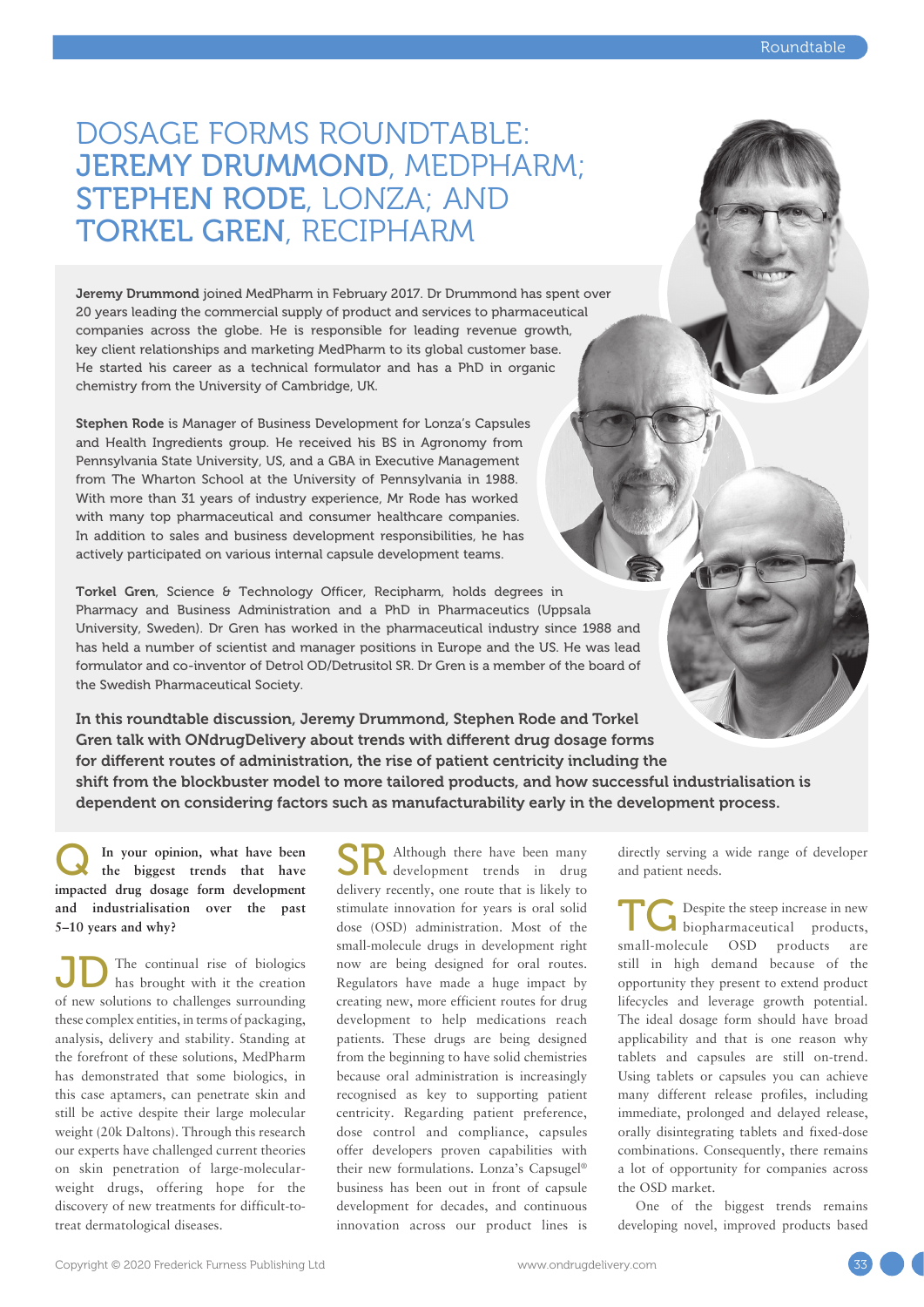on established APIs. This is not surprising as substantial benefits can be realised, including reduced costs and shortened development timelines, as well as exploring new administration routes to improve compliance.

Another big trend is the increasing demand for drugs that can be locally administered, for instance by inhalation or topical administration. Local administration presents a solution to deliver sufficient levels of drug to a target organ while minimising systemic exposure and side effects. In addition, there is mounting interest in more specialised local administration routes, including ophthalmic and vaginal administration and parenteral formulations for local delivery.

The increasing interest in parenteral products stems from the fact that most new biopharmaceutical products in development require administration by injection. While this is less convenient than oral administration, for many more serious indications, injectable dosage forms are acceptable when looking at the balance between benefit and inconvenience. The ongoing development of convenient and reliable autoinjectors is also contributing to this.

Q **Have there been any significant innovations within the industry that have helped companies take advantage/stay on top of these dosage form trends and what trends do you see in the next decade?**

Innovations around performance models have positively impacted dosage form development, particularly for products acting locally. Considerable advances have been around the use of *in vitro* models based on fresh human tissue to optimise the activity of drug formulations. Previously only used to measure permeation, these increasingly sophisticated models are now also used to monitor the activity of formulations. In the case of skin, MedPharm has techniques that allow us to keep fresh human skin viable for weeks, not days, in the laboratory – allowing us to conduct experiments over much longer timescales and de-risking any decision to enter clinical trials. JD

Over the next decade there are general trends which will impact dosage form development, such as more genome-specific products and more biologic-based activities. Undoubtedly the combination of dosage form delivery with technology, whether that be for monitoring the patient or in aiding the delivery, will be an important trend. It is an exciting time in the drug development industry and the COVID-19 pandemic has focused attention on the benefits that innovation can bring to ensuring patient centricity, as well as the value governments and populations place on health and wellbeing.

Therapeutic innovation is coming from all corners of OSD development and it seems that each individual capsule or tablet has to do more than ever before. For example, it has to deliver more API accurately, be smaller and easy to swallow, manage bioavailability and be capable of other integrated functions. SR

Innovation in larger molecules and biotech drugs has also meant increased focus on developing and delivering larger molecules such as proteins, peptides and monoclonal antibodies orally. Functional excipients have been made available to improve the stability and solubility of Class II biopharmaceutic compounds or to allow for targeted delivery – this has removed some potential barriers to oral bioavailability in these formulations.

Over the coming decade, we are sure to see developers packing more patient performance potential in each dose. The 505(B)(2) pathway, for example, provides for coming development of fixed-dose combinations, as well as other formulations to achieve better patient outcomes and dose compliance.

Manufacturers are increasingly employing various lifecycle management patent strategies, including the development of new drug formulations such as extended, controlled or rapid release formulations using APIs that are already on the market. Drug delivery innovation is becoming more important for pharmaceutical companies and this increases the need to partner with a CDMO during TG

the early development stages with extensive knowledge of formulation development.

Over the years existing development approaches have been continually improved. This has made it easier to develop valuable dosage forms. Several technologies for modified release, for instance coated pellets, were also developed decades ago but are now easier to use as we have more experience in how to apply them. Another excellent example of innovation and improvement can be seen across the device area. While inhalation and injection devices have been around for decades, new devices are much easier to use.

Looking to the next decade, I think manufacturability will rise higher on the agenda. The cost of manufacturing and packaging could be a considerable part of the total cost of a drug and this is highly dependent on choices made during the development process. This is extremely important as it can impact profits but even more so as it may limit access to valuable new medicines. As such, dosage form development should always be done with large-scale manufacturing in mind.

Another promising development is in the area of precision medicine for smaller patient populations. Adapting conventional manufacturing technology and making it more flexible to allow for smaller batches may be very useful. Pellet technology and minitablets are examples of conventional manufacturing technology that allow a high degree of flexibility as it is easy to combine different pellets and/or minitablets to achieve combinations of multiple drugs in different doses and with different release rates.

What are the major challenges to overcome when trying to formulate **a user-friendly formulation?**

Incorporating patient centricity into a finished product must JD

"I think manufacturability will rise higher on the agenda. The cost of manufacturing and packaging could be a considerable part of the total cost of a drug and this is highly dependent on choices made during the development process. This is extremely important as it can impact profits but even more so as it may limit access to valuable new medicines. As such, dosage form development should always be done with large-scale manufacturing in mind."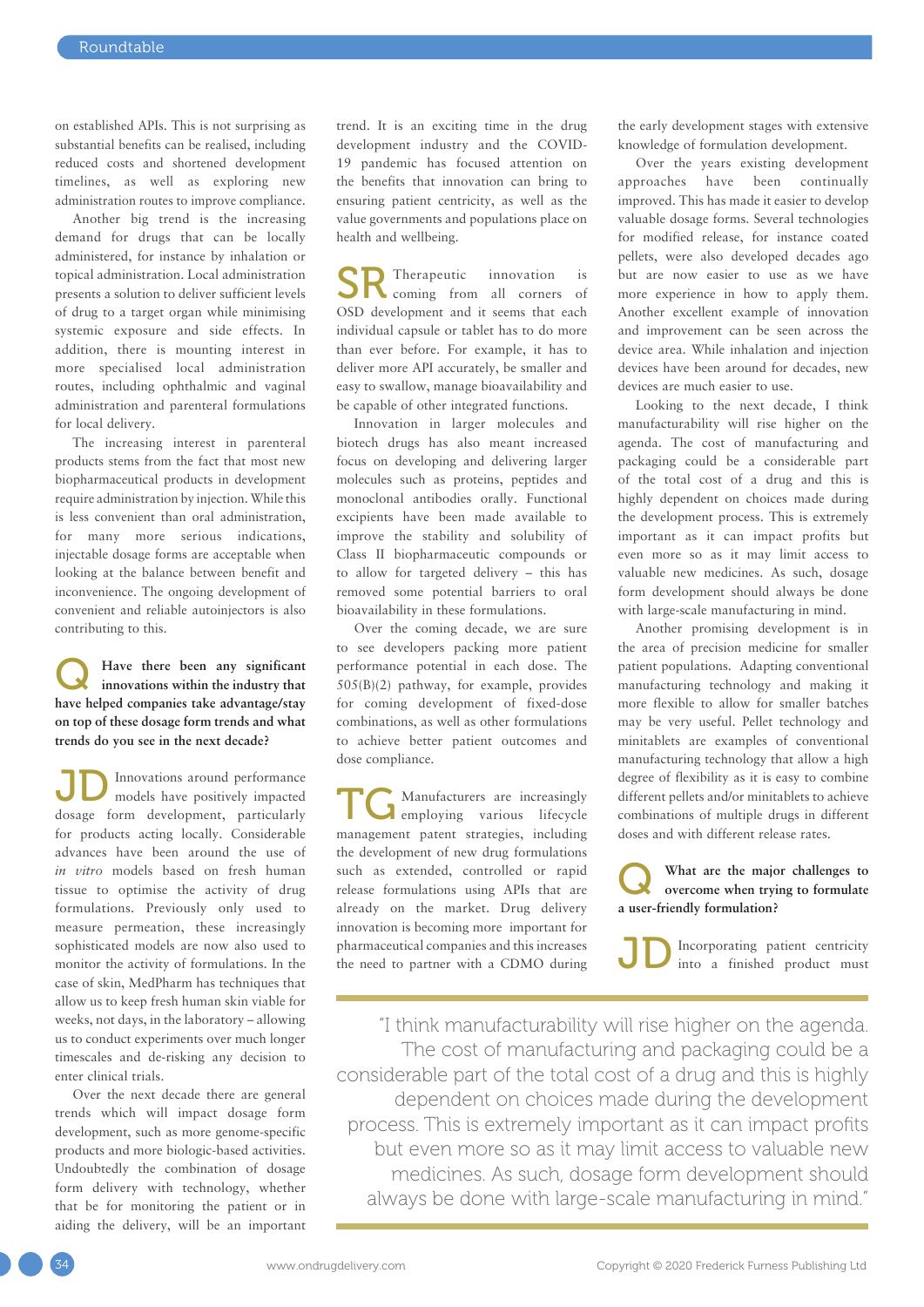begin in the formulation development and design processes, first by looking at the active ingredient. Understanding the key physical and chemical properties of the active are key considerations that cannot be left out as they often point the formulator to a particular dosage form – for example, first-pass metabolism issues which focus the formulator on dosage forms other than OSD.

Additional elements such as packaging of the formulation can play a crucial part in the patient centricity of any dosage form and must be considered in the overall product development. For routes of delivery that stray away from more traditional routes of oral or IV, the use of *in vitro* models, using fresh tissue such as whole eyes, cultured human nasal tissue or fresh skin, have been shown to de-risk the development of the optimal formulation for the patient for that particular API.

SR User friendliness aspects of development now centre on development now centre on areas such as patient compliance, with manufacturers searching for the most patient-centric form that supports the therapeutic performance and safety of their formulation.

A key consideration when using capsules is the characteristics of the API. The size of a molecule can often make it more challenging to deliver a substance orally, for example with proteins. The solubility required will also require specific formulation approaches and dose, stability, odour and colour during formulation all need to be considered.

Sustainability is making inroads into delivery innovation. Manufacturers are now prioritising clean-label ingredients for their products. Provenance is vital and the pedigree of ingredients equally so, with the intent to provide vegan and/or all-natural forms where possible. Lonza's Capsugel® business recognised this trend early, introducing a high-quality cleanlabel HPMC capsules that not only serve cultural/market goals but also answer API compatibility objectives.

Different formulations present<br>different user-friendliness user-friendliness TC Different formulations present<br>different user-friendliness<br>challenges. Typically, oral formulations are very user friendly, however size, taste and odour of the product need to be considered. When it comes to inhalation, for most patients this is less natural than oral administration and it's important that the device is used correctly to ensure the right

"Sustainability is making inroads into delivery innovation. Manufacturers are now prioritising clean label ingredients for their products. Provenance is vital and the pedigree of ingredients equally so."

therapeutic effect. Developing a device and product combination which ensures that an unskilled patient receives the intended effect from their medication is the main challenge here.

There are many different factors at play when it comes to the user-friendliness of parenteral dosage forms. When administered by healthcare professionals the user is very skilled but prefilled syringes can still save valuable time. However, with patients increasingly self-administering parenteral products, devices that are simple to use, store and carry are crucial.

### Q **Has there been an increasing requirement to develop more userfriendly dosage forms, and if so, why?**

The continuing rise in expectations of patients for dosage forms that JD The continuing rise in expectations<br>suit their lifestyles as well as positively impacting their health, combined with an acknowledgment that meeting these criteria is directly linked to improved compliance, has driven the development of more userfriendly products. In severe cases patients will accommodate inconvenience, such as the use of injectables for severe psoriasis where topical applications are the convenient dosage form of choice when the same disease presents as mild or even less severe.

At MedPharm, end users' opinions and preferences are crucial from the start. These factors are incorporated into the product profile we establish with our clients from the very beginning. The expertise of the product developer allows them to manage any constraints whilst still delivering a dosage form that patients are happy to use. This knowledge is particularly important for smaller companies where it is not uncommon for some not to have thought about end users' preferences, particularly at the early stage of a project. As patient preferences can be revised and fully understood once a

project has started, these new insights can be accounted for within the product and incorporated into any project goals.

Patient centricity has become SR Patient centricity has become<br>incredibly influential and development pipelines are moving away from blockbuster drugs with one-size-fits-all dose forms to more personalised medicines.

This trend is manifesting itself in different ways, but the idea is essentially to make drugs perform optimally for more individual patients and this is sending pharma development in many new directions.

Market and patient access add to the objectives. For example, in emerging markets where nasal and pulmonary drug delivery is vital in combatting prominent respiratory conditions, capsule-based dry powder inhalants are preferred for their cost effectiveness and ease of use.

The ideal dose form must meet patient needs above all else. Increasingly, this is translating into specifying dose forms that decrease dosing frequency, control side effects and are easier to swallow – all attributes of capsules' continued appeal with consumers.

Pharma manufacturers are more connected to patients now than ever before through internal advocates, representative associations and discussion forums. Pharmaceutical developers are also collaborating with patients more effectively in trials, as well as after with post-market studies becoming a critical element of the process.

Compliance is a crucial factor when it comes to medication. If a medicine is not easy to take or tastes or smells unpleasant then patients are less likely to comply with their medication regime. This puts a great deal of importance on the development of more user-friendly dosage forms. **TG** 

Assessing the user-friendliness of a dosage form is a diverse process as different patient

"Remember that for hospital products the end users are doctors and nurses. When we talk about user-friendly drugs this needs to include how easy they are to administer in a clinical setting too."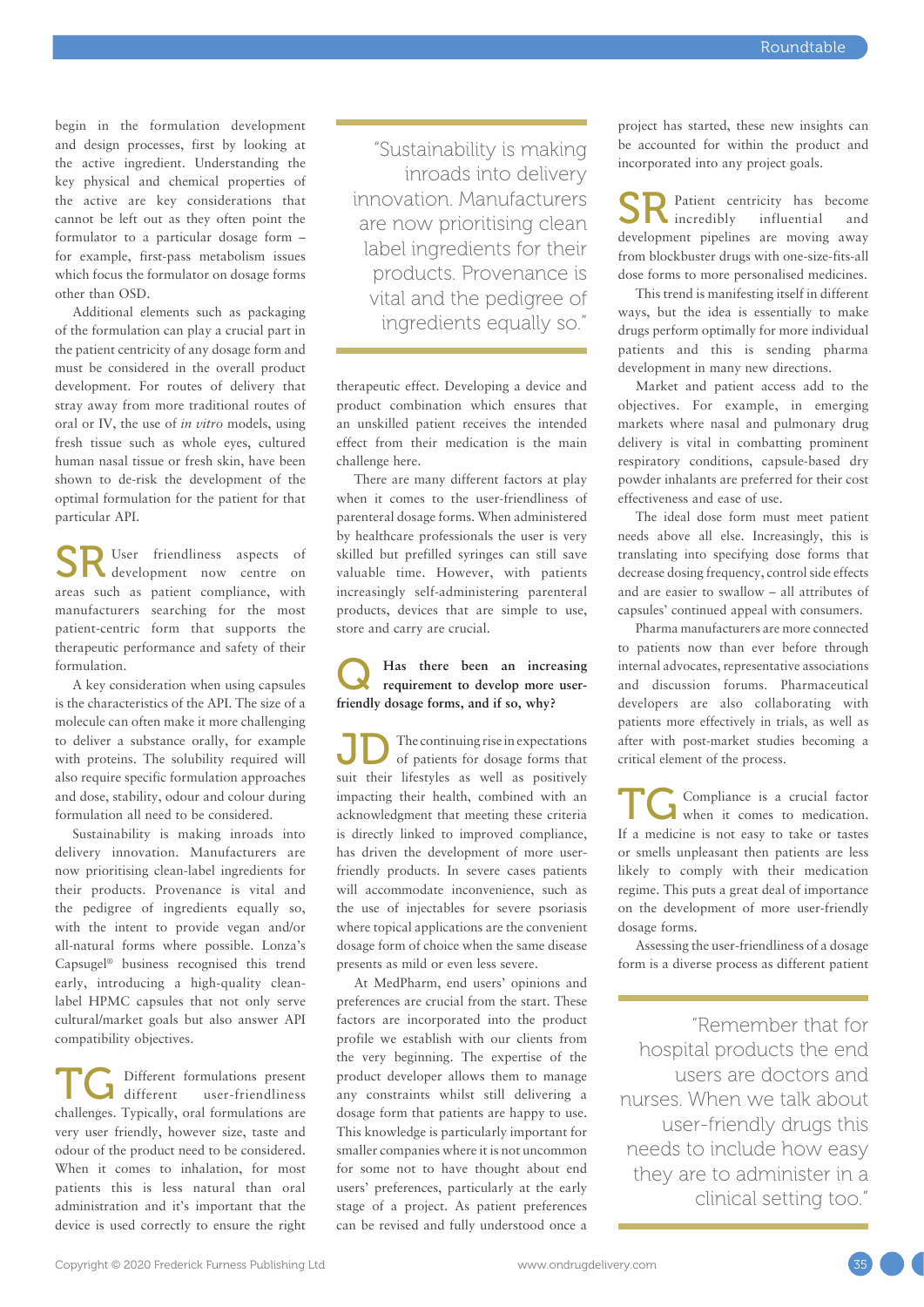groups will have different requirements. Focus groups with patients are vital to this end, using qualitative and quantitative methods to evaluate their preferences.

It is also important to remember that for hospital products the end users are doctors and nurses. When we talk about user-friendly drugs this needs to include how easy they are to administer in a clinical setting too.

Looking to the future, patients will likely demand more control over their own medication. Packages and devices that communicate with smartphones or other devices and make it possible to track dosing are likely to become more prominent.

#### What roles can an outsourcing **partner play in optimising a drug dosage form and what benefits can be gained from outsourcing?**

To ensure a patient-centric approach, pharmaceutical **D** To ensure a patient-centric<br>
approach, pharmaceutical<br>
product developers are increasingly looking to expand away from traditional dosage forms. Due to their convenience and affordability, topical formulations for pharmaceutical delivery such as for eye, skin, airways or mucosal membranes have been increasing in popularity over recent years. The requirements for delivery for these specialist topical products mean working with an outsourcing partner has many benefits as the requirements for delivery are quite different from oral and IV routes of administration and require unique knowledge and experience that the majority of development companies do not have in-house.

In particular, the sophistication of *in vitro* models using human tissue,

"Although globally there is a lot of manufacturing capacity for solid dosage forms, much of this capacity was designed to suite the old "blockbuster" paradigm. As a result, many manufacturers are looking to work with CDMOs that can offer more flexible manufacturing capacity."

"Developing the dosage form with manufacturability in mind can have many benefits. Working with an end-to-end CDMO can help to reduce complexity, timelines and ensure smoother progress of a drug to market."

which MedPharm has pioneered, in the development of these products has greatly de-risked these development programmes. What you also get with a specialised contract developer like MedPharm is not only the 20 years of formulation development experience in a specific area but an in-depth understanding of what it takes to get a product to market whether it is a new chemical entity, a re-purposed drug for a new indication, an OTC product or a generic.

The dialogue is yielding a great SR The dialogue is yielding a great<br>deal of influence in drug development, but also driving the need for expert partners and suppliers to deliver the technologies and capabilities pharma needs to pursue the patient-centric aspects of their drug products.

Nevertheless, emerging development and therapeutic goals are introducing manufacturing complexity in new ways. For example, many new APIs are highly potent and many have complicated chemistries that make controlling and modifying release a critical aspect of therapeutic performance and dose compliance. Increasingly, those goals are being met with external partners.

Today, there is growing interest Today, there is growing interest<br>in more specialised products often with relatively low production volumes, as well as a continued interest in new products with improved properties based on existing APIs. Although globally there is a lot of manufacturing capacity for solid dosage forms, much of this capacity was designed to suite the old "blockbuster" paradigm. As a result, many manufacturers are looking to work with CDMOs that can offer more flexible manufacturing capacity.

Pharma sponsors rely on CDMOs to help them get new products on the market. Many customers have very innovative projects and the ability to solve different challenges and manage complexity when developing and scaling up an innovative product is vital. These customers need a partner in innovation. Access to more technology, expertise and competence for dosage form development, locally as well as globally, can be gained through partnering with a CDMO.

CDMOs that offer both development and commercial manufacturing services can help guide their customers' molecules from concept to market. As discussed earlier, developing the dosage form with manufacturability in mind can have many benefits. Working with an end-to-end CDMO can help to reduce complexity, timelines and ensure smoother progress of a drug to market.

#### ABOUT THE COMPANIES

**MedPharm** is a contract provider of topical and transdermal product design and formulation development services. MedPharm is expert at reducing risk and accelerating development times for generic and proprietary pharmaceutical customers through its unique, cost-effective and industry-leading performance testing models. Well established as a global leader in dermatology, nail, mucosal membrane and transdermal product development, the company can also offer innovative solutions for ophthalmic and airway preparations recognised for their scientific rigour by regulators and investors. MedPharm has fully established Centres of Excellence in the US and the UK.

**Lonza Capsules and Health Ingredients** is a global capsule and equipment developer and manufacturer which designs and produces innovative products for a wide range of oral dosage forms across the pharmaceutical and consumer health and nutrition market. By combining science, engineering and expertise with innovation and flexibility, the company provides quality products to more than 4,000 customers in over 100 countries and can offer advice on how to achieve customised solutions that optimise formulations and align with project and consumer requirements.

**Recipharm** is a CDMO headquartered in Stockholm, Sweden with development and manufacturing facilities in France, Germany,